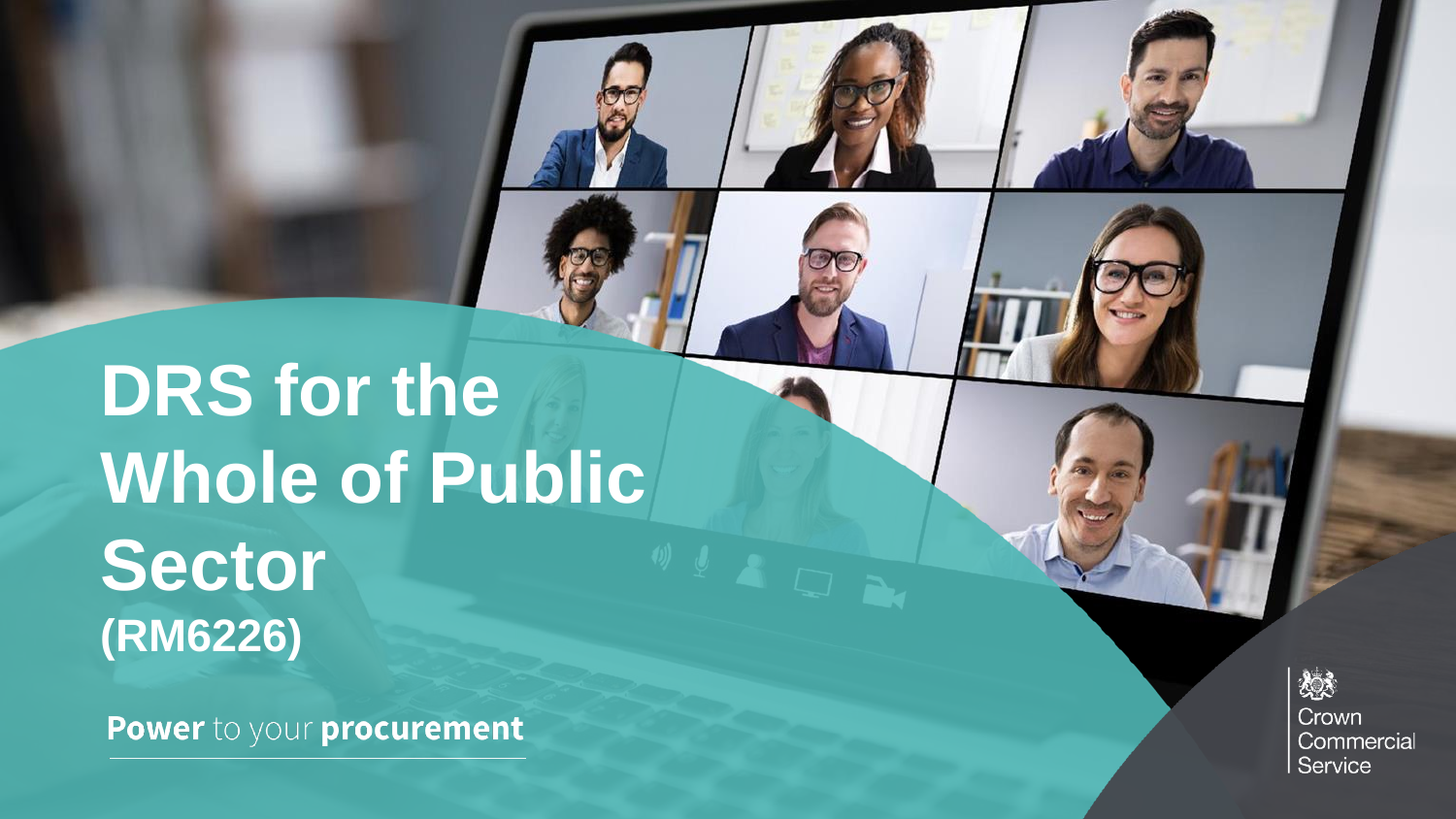### Agenda

- RRAD Strategy
- RRAD Services
- The DRS
- Data Solutions
- Enforcement Solutions
- Social Value

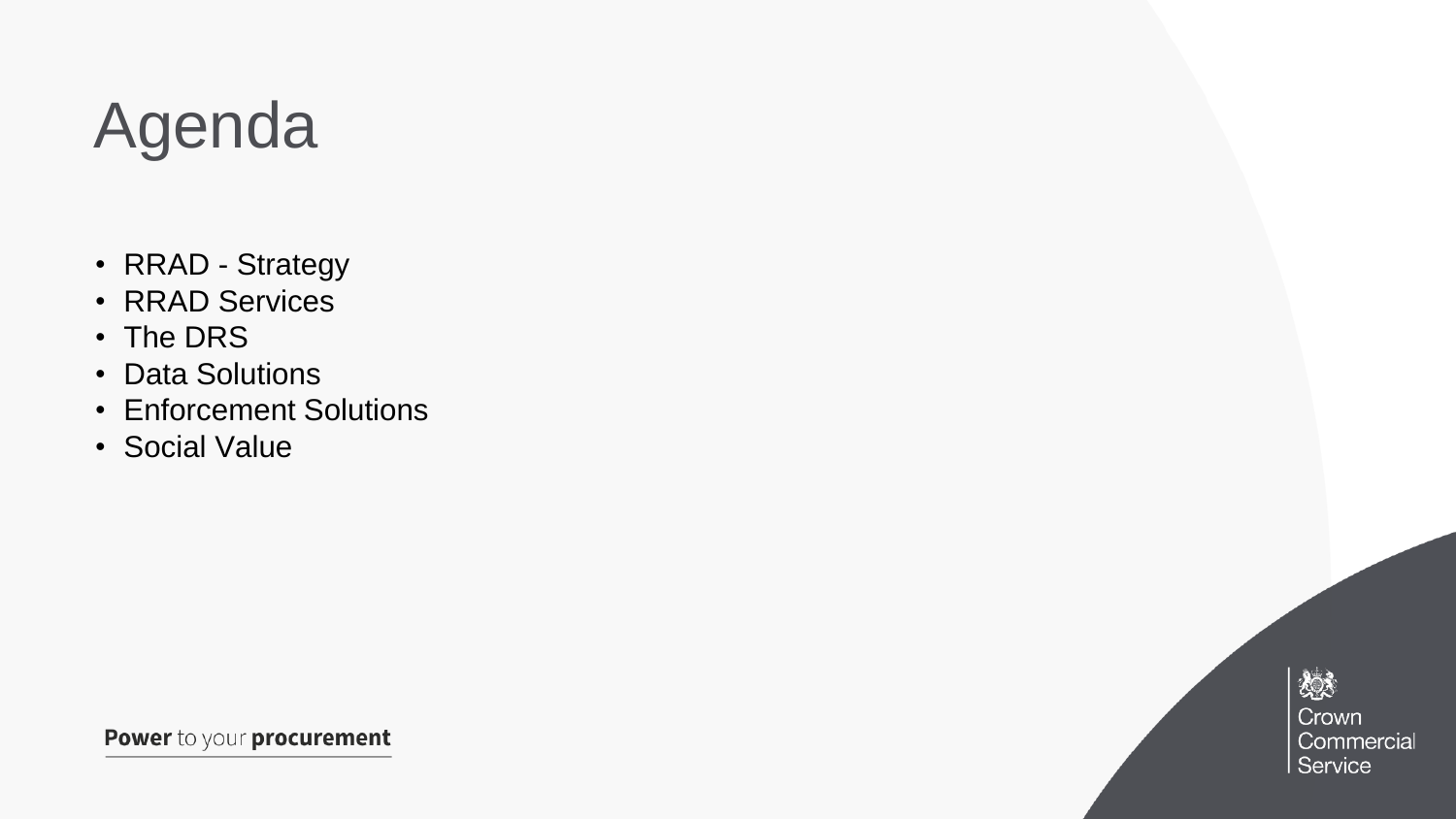# Recoveries, Revenue, Analytics and Data (RRAD) Strategy

**Key Strategy Element 1:** Establishment of Category centre of Excellence

**Key Strategy Element 2:** Deliver for the WPS**,** leverage service aggregation where appropriate, recognise where dis-aggregation will bring greatest benefit

**Key Strategy Element 3:** deliver wider category products and solutions to the whole public sector. Shaping the market by driving innovation and change, uplifting standards in lieu of regulation to enable policy, create commercial leverage and drive social value and fair outcomes.

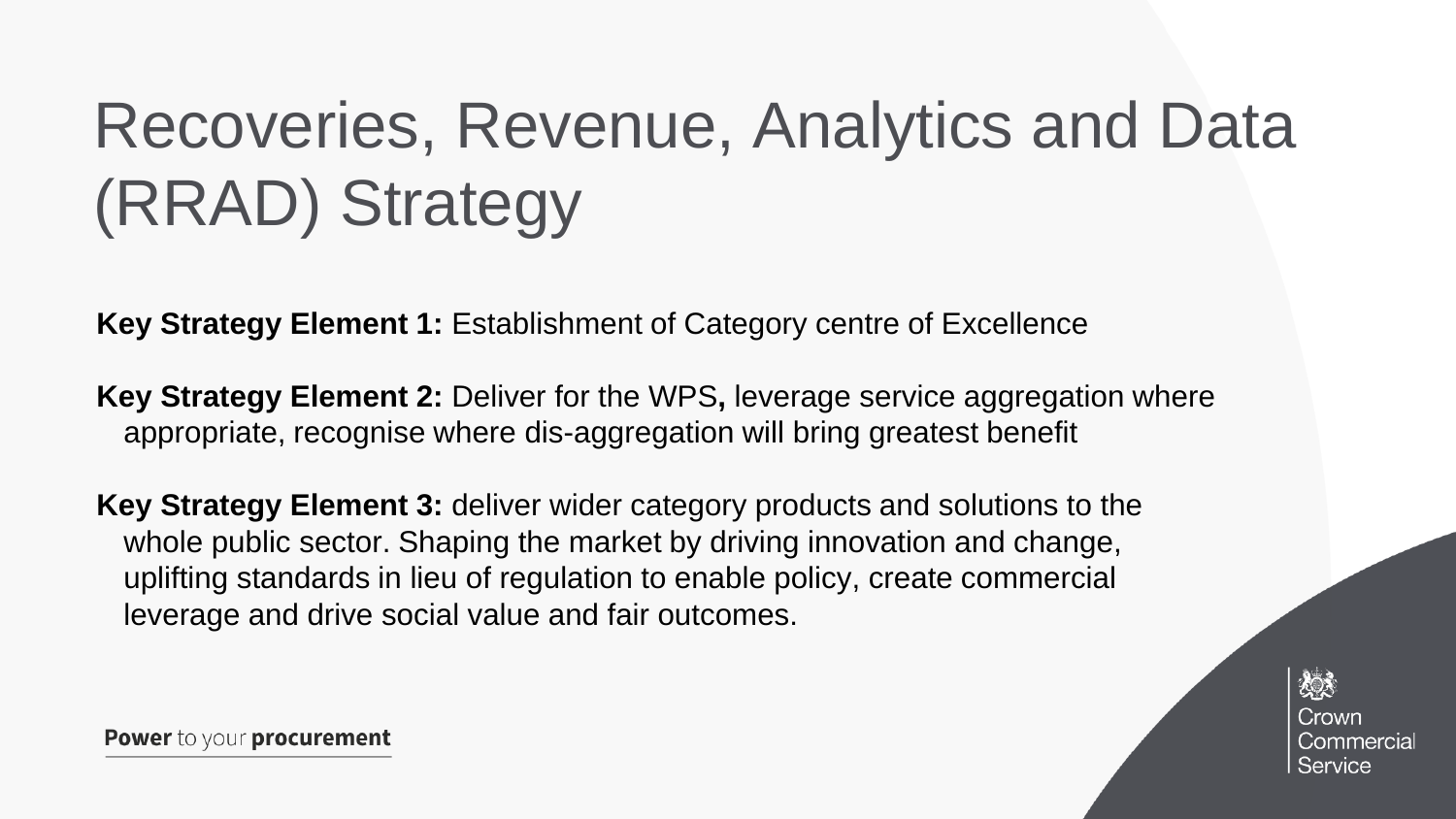#### RRAD Services

| <b>RRAD</b><br>$\cdots$ |  | 1. Debt Collection                                                       | Includes Desk based mid to late stage recoveries delivered though traditional contact<br>centre models and facilitated though consumer contact strategies, digital and self serve<br>solutions, deceased estates recovery, Field recoveries and international |
|-------------------------|--|--------------------------------------------------------------------------|---------------------------------------------------------------------------------------------------------------------------------------------------------------------------------------------------------------------------------------------------------------|
|                         |  | 2 Litigation                                                             | Legal services facilitating civil litigation / debt recovery through the courts against<br>consumers and businesses, sub categories including splits by geographic location<br>subject to national legislation                                                |
|                         |  | 3. Enforcement                                                           | Including Managed enforcement, direct enforcement, International, process servers and<br>auctioneer services relating to Council Tax, NDR, Parking, Clean-air zones, Bus Lanes,<br>Road Traffic, Tolling.                                                     |
|                         |  | 4. Data and affordability solutions                                      | Provision of Data and data platforms including CRA single, or multi source, affordability<br>and monitoring solutions, fraud and error identification, consultancy et al.                                                                                     |
|                         |  | 5. Back Office Tech and Business Process<br><b>Outsourcing Solutions</b> | Early stage usually white label collections services, also including civil enforcement<br>(officers) and PCN processing.                                                                                                                                      |
|                         |  | 6. Insolvency                                                            | Includes managed service providers acting as creditor agents for various personal<br>insolvency solutions and also corporate IPs                                                                                                                              |
|                         |  | 7. Spend Analysis and Recovery                                           | Multiple sub categories, including compliance, utilities, Vat and specialist                                                                                                                                                                                  |

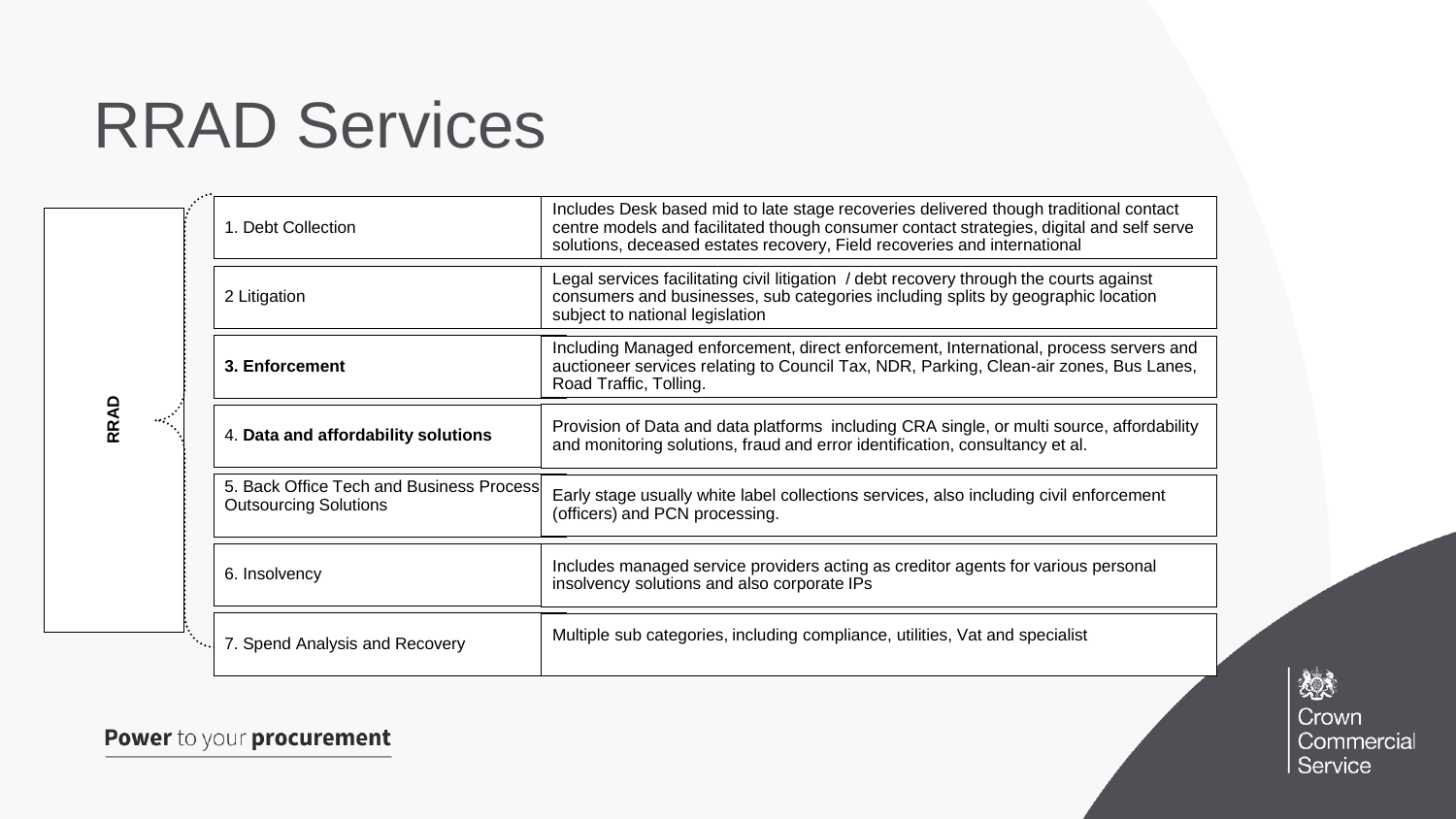#### **The DRS framework**

From December 2021 the Public Sector will be able to easily select and purchase debt and related services. It is the successor to 2 debt and complimentary services frameworks.

#### **What Services will it include;**

- Managed Debt Collection Services
- **Data Solutions**
- **Spend Analytics and Recovery**
- Civil Litigation including Scotland
- **Enforcement & Managed Enforcement Services**
- **Regional Auctioneers Services**
- Process Servers



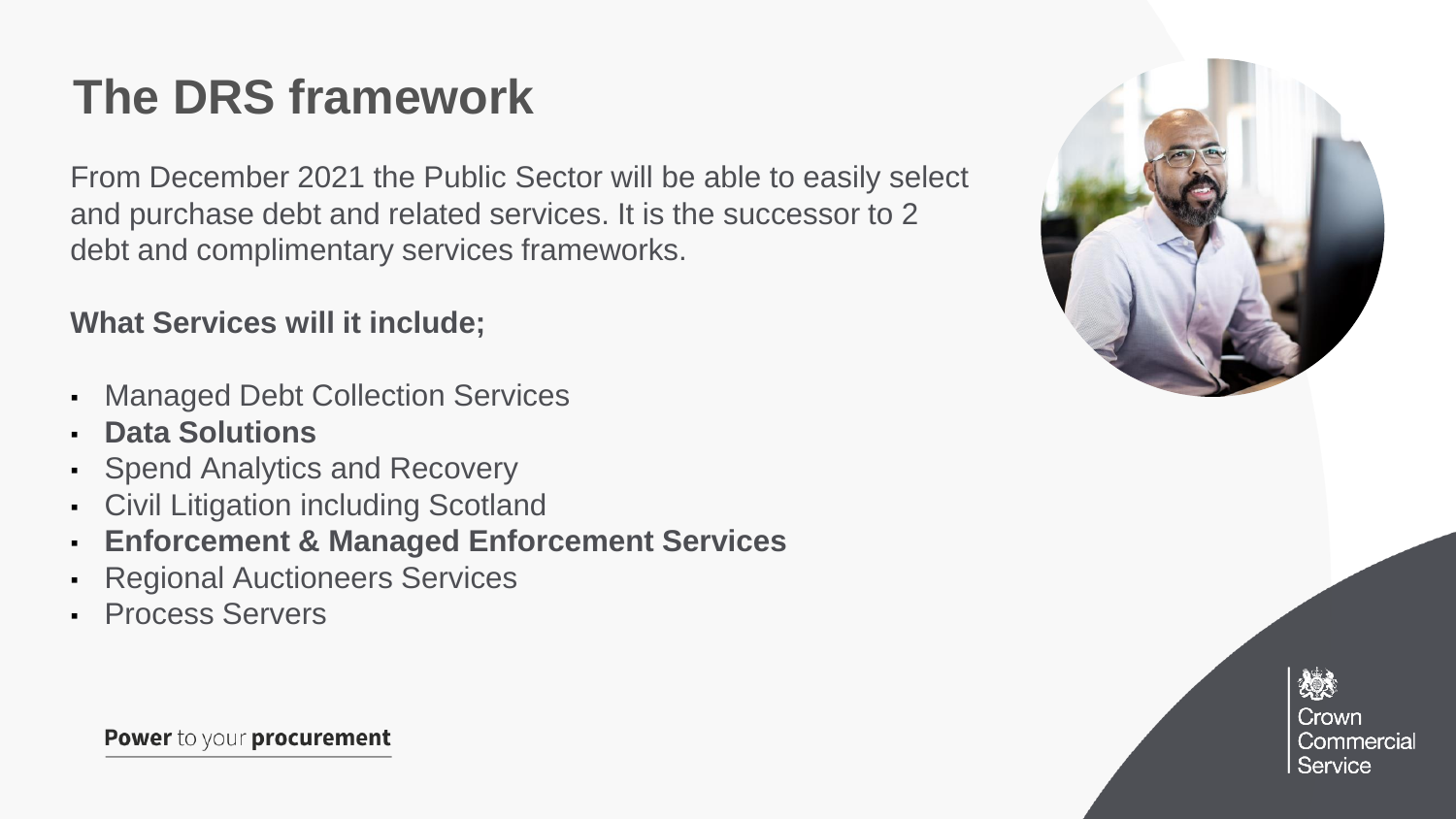#### Data Solutions

**Breadth of Solutions and providers………..**.

- Informed citizen view of affordability and broader impacts on local authorities
- Personal finances including forward looking cash-flow view (Trending and OB)
- Simplified payment solutions
- Opportunities to collaborate and leverage volume
- Expert Advocacy enabling optimal coms and collections strategy design



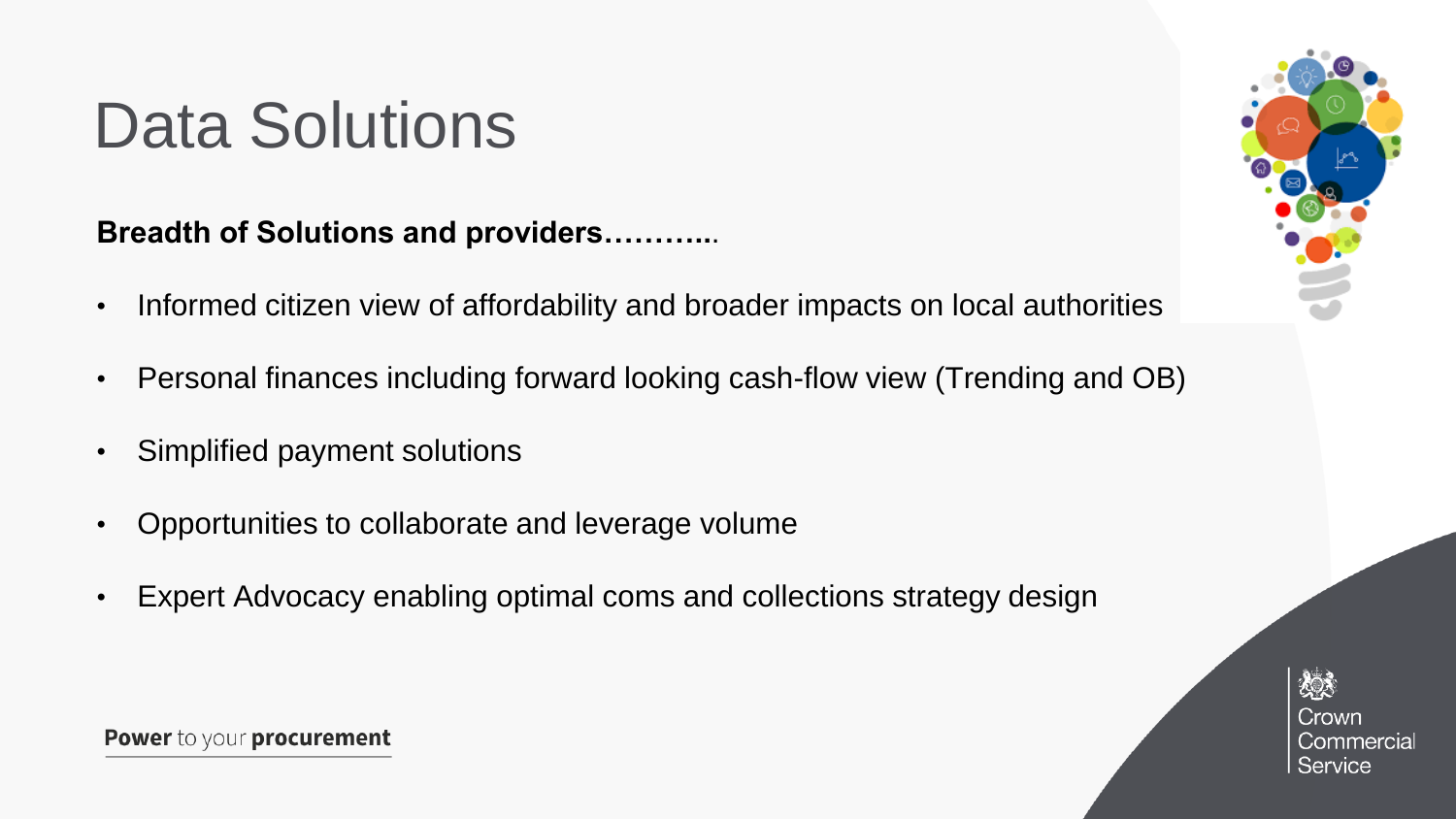### Enforcement Solutions

- Compliant, low cost, supported procurement
- Direct contract or managed services
- User Specification based on local and central government input
- Emphasis on early stage collection
- Leverage local knowledge with broader corporate infrastructure
- Opportunities to collaborate and benchmark



ૹૢૺૺઙૺ Crown Commercial Service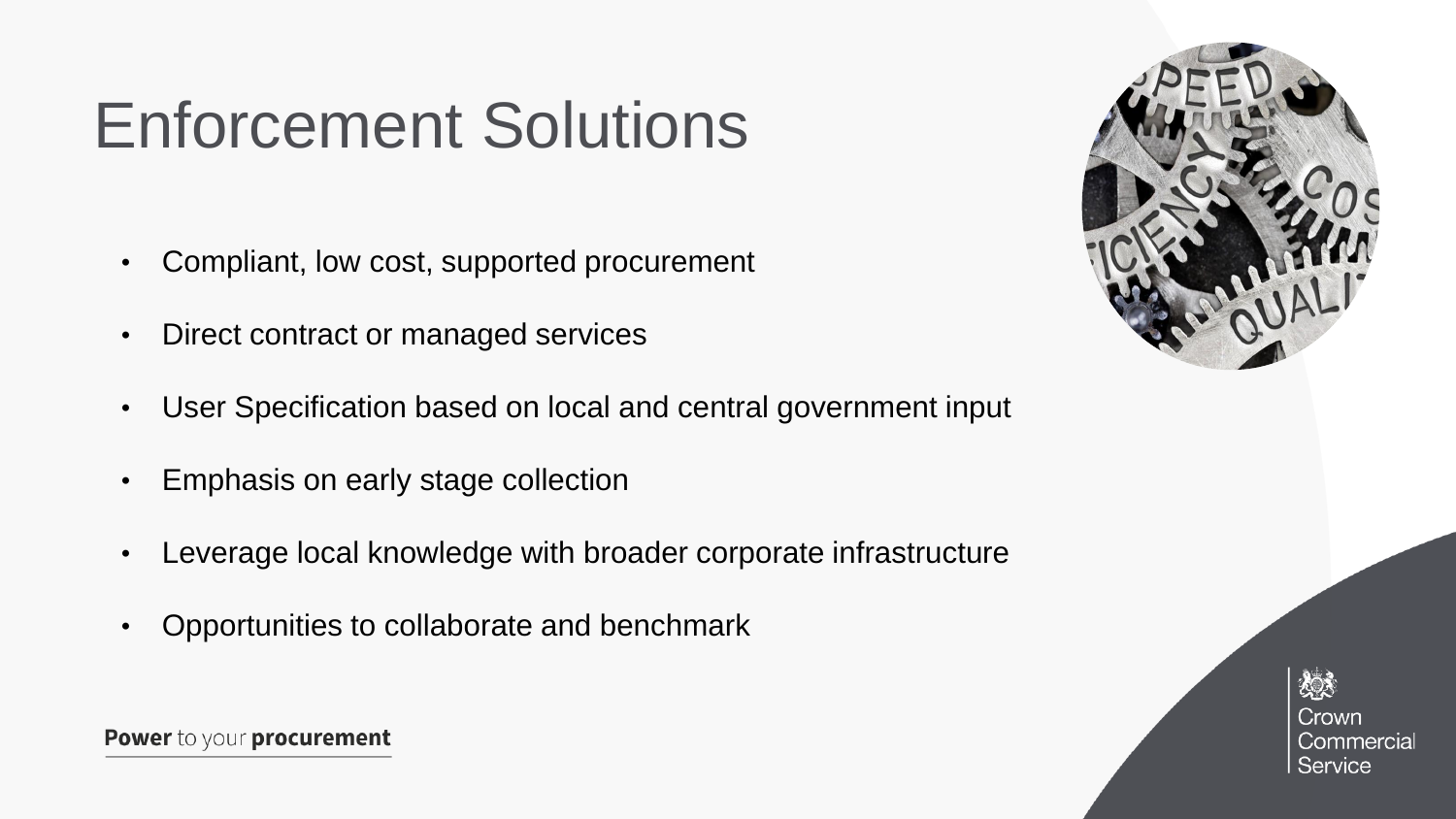#### **Social Value**

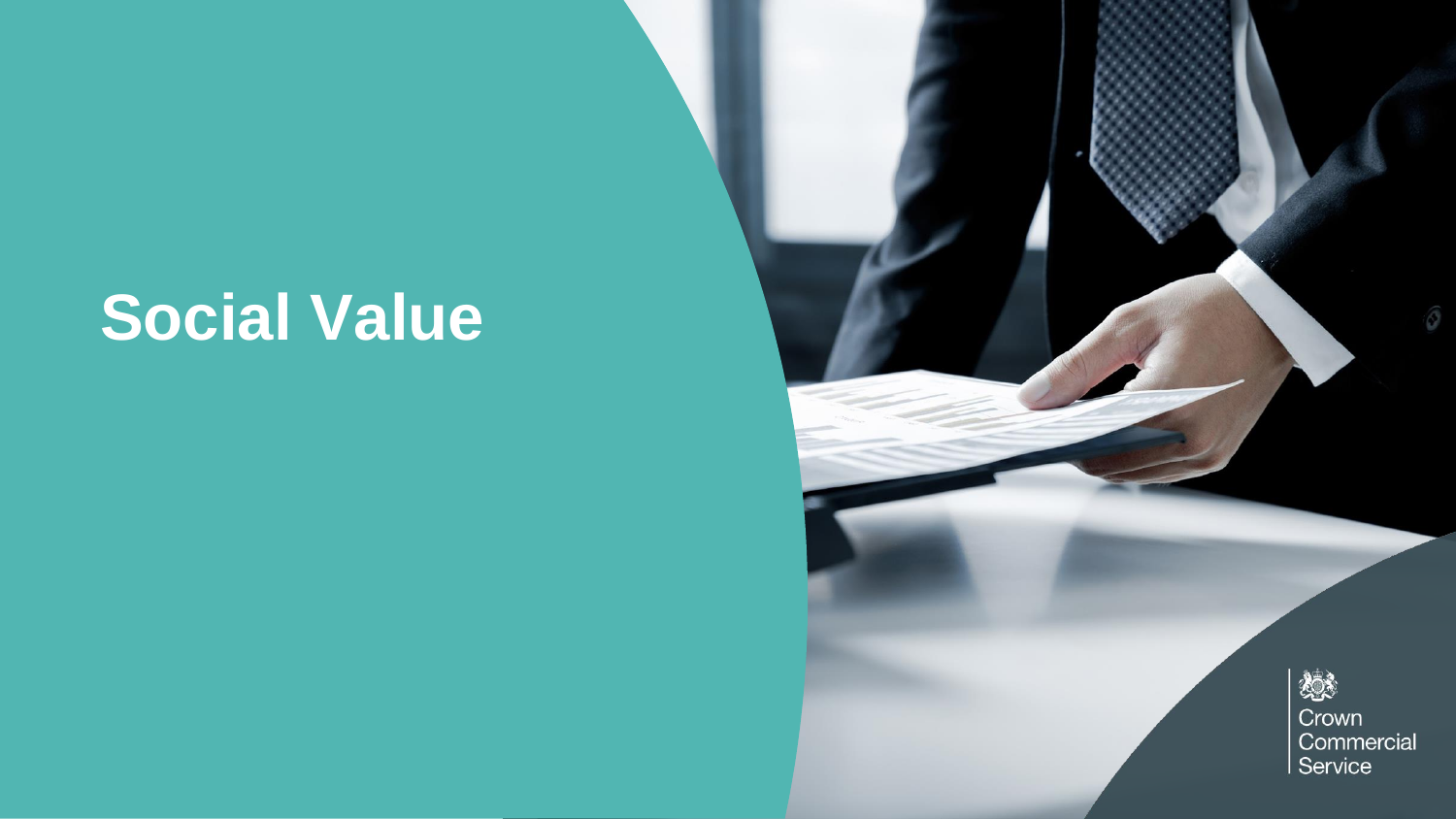#### **SV in DRS**

- Just do its e.g.;
	- Social mobility pledge
	- Sustainable paper
	- D&I policy
	- Carbon neutral vehicle fleet
	- Environmental ISO 14001
	- Disability confident
	- Modern Slavery
- Financial Wellness and Wellbeing
	- New or expanded initiatives
	- Incremental uplifts in outcomes
	- More customers more social value
- Option to be part of the whole or develop local specifics